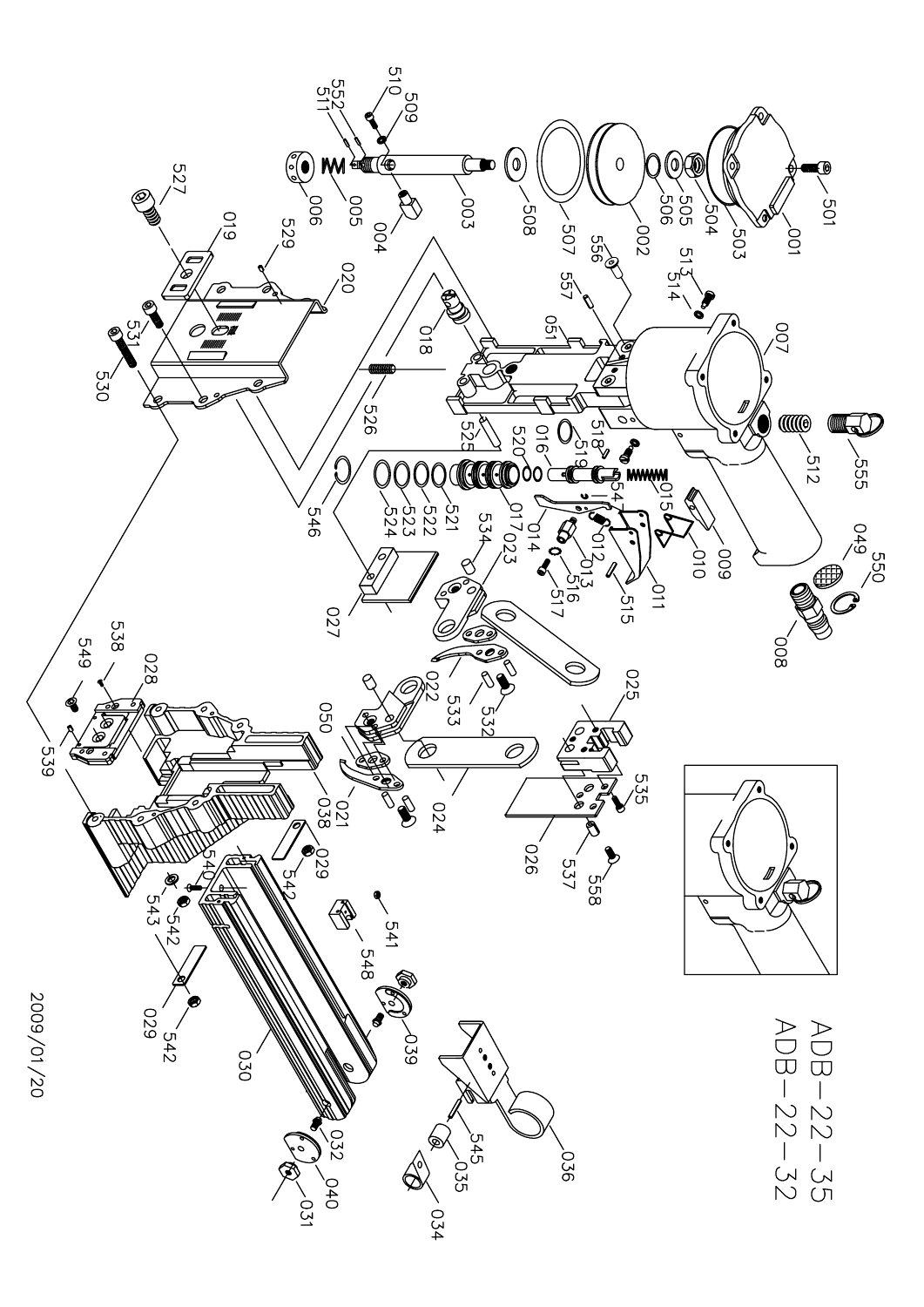| 001 A02800101  | CAP                | 1              | <b>SACA</b>           |
|----------------|--------------------|----------------|-----------------------|
| 002 A02800201  | <b>PISTON</b>      |                |                       |
| 003 A02800301  | PISTON ROD         | $\mathbf{1}$   |                       |
| 004 A00100401  | <b>BLOCK</b>       | 1              |                       |
| 005 A00100501  | SPRING             | 1              |                       |
| 006 A00100601  | <b>COLLAR</b>      | $\mathbf{1}$   |                       |
| 007 A02800401P | <b>BODY</b>        | 1              |                       |
| 008 A00100801  | AIR PLUG           | 1              | <b>JAPANESE STYLE</b> |
| 008 A00100802  | AIR PLUG           | 1              | U.S.A. STYLE          |
| 008 A00100803  | AIR PLUG           |                | EUROPEAN STYLE        |
| 009 A00100902  | <b>BLOCK</b>       | 1              |                       |
| 010 A00101001  | SPRING             | 1              |                       |
| 011 A00101101  | TRIGGER            | 1              |                       |
| 012 A00101201  | SPRING             | 1              |                       |
| 013 A00101301  | <b>ROD</b>         | 1              |                       |
| 014 A00101402  | TRIGGER'S CONTROL  | $\mathbf{1}$   |                       |
| 015 A00101501  | SPRING             | 1              |                       |
| 016 A00101601  | <b>VALVE</b>       | $\mathbf{1}$   |                       |
| 017 A00101702  | TUBE               | $\mathbf{1}$   |                       |
| 018 A00101801  | ADJUSTING ROD      | 1              |                       |
| 019 A00101901  | ADJUSTING PLATE    | 1              |                       |
| 020 A00102001  | FRONT PLATE        | 1              |                       |
| 021 A01200501  | RIGHT TEETH        | 1              |                       |
| 022 A01200601  | <b>LEFT TEETH</b>  | 1              |                       |
| 023 A00102301  | <b>TEETH SEAT</b>  | $\overline{2}$ |                       |
| 024 A00102401  | <b>PLATE</b>       | $\overline{2}$ |                       |
| 025 A00102502  | <b>BLOCK</b>       | 1              |                       |
| 026 A01201708  | <b>DRIVER</b>      |                | $22 - 35$             |
| 026 A01201709  | <b>DRIVER</b>      | $\mathbf{1}$   | $22 - 32$             |
| 027 A00102703@ | COVER UNIT         | 1              |                       |
| 028 A01201103P | DRIVER GUIDE UNIT  | 1              | $22 - 35$             |
| 028 A01201102P | DRIVER GUIDE UNIT  | 1              | $22 - 32$             |
| 029 A00102901  | <b>PLATE</b>       | $\overline{2}$ |                       |
| 030 A00103003  | MAGAZINE           | 1              | $22 - 35$             |
| 030 A00103008  | MAGAZINE           | 1              | $22 - 32$             |
| 031 A00103102  | ROD NUT            | $\overline{2}$ |                       |
| 032 A00103203  | <b>ROD</b>         | $\overline{2}$ |                       |
| 034 A00103401  | SPRING             | $\mathbf{1}$   |                       |
| 035 A00103501  | <b>ROOLER</b>      | 1              |                       |
| 036 A00103707@ | PUSHER UNIT        | 1              | $22 - 35$             |
| 036 A00103706@ | PUSHER UNIT        | $\mathbf{1}$   | $22 - 32$             |
| 038 A00103804  | MAGAZINE SEAT      | 1              |                       |
| 039 A00103903@ | RIGHT PUSHER GUIDE | $\mathbf{1}$   |                       |
| 040 A00103904@ | LEFT PUSHER GUIDE  | 1              |                       |
| 049 BAI1401    | <b>SILENCER</b>    | 1              |                       |
| 050 A00105001  | WASHER             | $\overline{2}$ |                       |

051 ADB-P31 BRACKET UNIT

ITEM: ADB-22 NO : 1<br>
No. Part# Description Q'ty Remark

No. Part# Description  $Q'ty$  Remark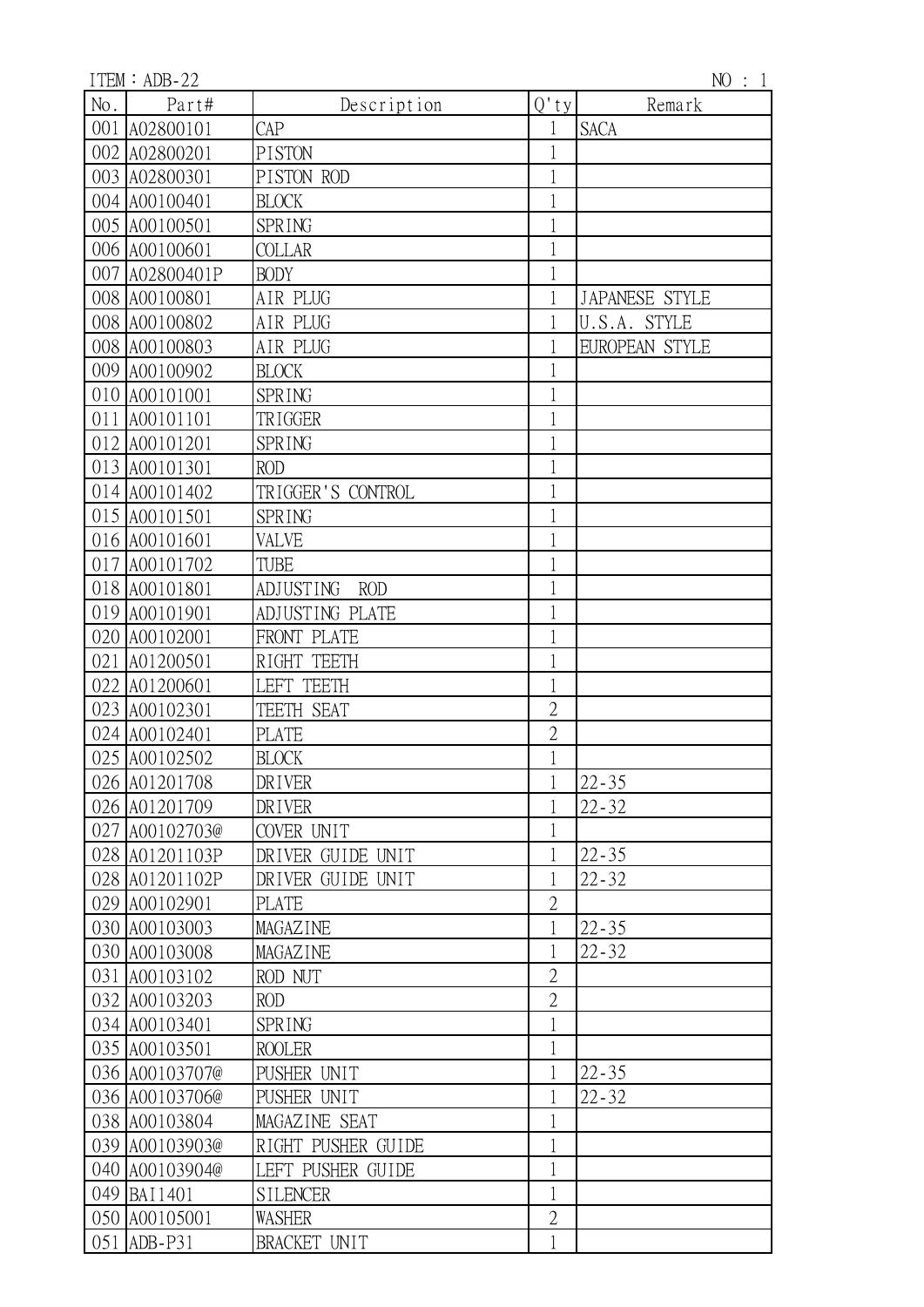| $IFEM : ADB-22$<br>NO |  |  |
|-----------------------|--|--|
|-----------------------|--|--|

| No. Part#       | Description                 |                | $Q'$ ty Remark                |
|-----------------|-----------------------------|----------------|-------------------------------|
| 501 BAC0604142  | HEX. SOC. HD. BOLT          | $\overline{4}$ | M4 x 0.7-14                   |
| 503 BAB017537   | O-RING                      | $\mathbf{1}$   | $\phi$ 1.78 x $\phi$ 53.7     |
| 504 BAD02061    | HEX.NUT                     | $\mathbf{1}$   | M6 x 1 STEEL                  |
| 505 BAE06094    | WASHER                      | $\mathbf{1}$   | $1/4$ " x $5/8$ " x 1T        |
| 506 BAB017076   | $0 - RING$                  | $\mathbf{1}$   | $\phi$ 1.78 x $\phi$ 7.65     |
| 507 BAB057476   | O-RING                      | $\mathbf{1}$   | $\phi$ 5.7 x $\phi$ 47.6      |
| 508 A00104101   | WASHER                      | $\mathbf{1}$   | $\phi$ 8 x $\phi$ 23 x 1.6T   |
| 509 BAE01042    | SPRING WASHER               | $\mathbf{1}$   | M4                            |
| 510 BAC0404102  | HEX. SOC. HD. BOLT          | $1\,$          | M4 x 0.7-10                   |
| 511 BAA025014   | SPRING PIN                  | $\mathbf{1}$   | $\phi$ 2.5-14                 |
| 512 BAC0312122  | HEX. SOC. HDLESS.           | $\mathbf{1}$   | M12 x 1.75-12                 |
|                 | <b>BOLT</b>                 |                |                               |
| 513 A00104401   | TRIGGER SCREW               | $\overline{2}$ | M4 x 0.7-7                    |
| 514 BAE01042    | SPRING WASHER               | $\overline{2}$ | M4                            |
| 515 BAA030020   | SPRING PIN                  | $\mathbf{1}$   | $\phi$ 3-20                   |
| 516 BAE02042    | <b>OUTSIDE TEETH WASHER</b> | $\mathbf{1}$   | M4                            |
| 517 BAC0404102  | HEX. SOC. HD. BOLT          | $\mathbf{1}$   | M4 x 0.7-10                   |
| 518 BAA030010   | SPRING PIN                  | $\mathbf{1}$   | $\phi$ 3-10                   |
| 519 BAB017124   | O-RING                      | $\mathbf{1}$   | $\phi$ 1.78 x $\phi$ 12.42    |
| 520 BAB017076   | O-RING                      | $\overline{2}$ | $\phi$ 1.78 x $\phi$ 7.65     |
| 521 BAB016145   | O-RING                      | $\mathbf{1}$   | $\phi$ 1.6 x $\phi$ 14.5      |
| 522 BAB016150   | $O-RING$                    | $\mathbf{1}$   | $\phi$ 1.6 x $\phi$ 15        |
| 523 BAB016155   | O-RING                      | $\mathbf{1}$   | $\phi$ 1.6 x $\phi$ 15.5      |
| 524 BAB016160   | O-RING                      | $\mathbf{1}$   | $\phi$ 1.6 x $\phi$ 16        |
| 525 A00104701   | <b>ROD</b>                  | $\overline{2}$ | $\phi$ 4.9-17.5               |
| 526 BAC0306142  | HEX. SOC. HDLESS.           | $\mathbf{1}$   | $M6 \times 1 - 14$            |
|                 | <b>BOLT</b>                 |                |                               |
| 527 BAC0608162  | HEX. SOC. HD. BOLT          | $\mathbf{1}$   | M8 x 1.25-16                  |
| 529 BAA030010   | SPRING PIN                  | $\overline{4}$ | $\phi$ 3-10                   |
| 530 BAC0405502  | HEX. SOC. HD. BOLT          | $\overline{2}$ | M5 x 0.8-50                   |
| 531 BAC0405302  | HEX. SOC. HD. BOLT          | $\overline{4}$ | $M5 \times 0.8 - 30$          |
| 532 BAC0205122  | HEX. SOC. FLAT COUNTER      | $\overline{2}$ | M5 x 0.8-12                   |
|                 | SNK HD. SCREW               |                |                               |
| 533 A00104501   | PIN                         | $\overline{4}$ | $\phi$ 3.98-13                |
| 534 A00104602   | PIN                         | $\overline{2}$ | $\phi$ 6.05-8                 |
| 535 BAC0604102  | HEX. SOC. HD. BOLT          | $\overline{2}$ | M4 x 0.7-10                   |
| 537 BAA060016-R | SPRING PIN                  | $\overline{2}$ | $\phi$ 6 - 16                 |
| 538 BAC0102101  | FLAT HD. SCREW              | $\overline{2}$ | M2.6 x 0.45-10                |
| 539 BAA020006   | SPRING PIN                  | $\overline{2}$ | $\phi$ 2-6                    |
| 540 BAC0204202  | HEX. SOC. FLAT COUNTER      | $\mathbf{1}$   | M4 x 0.7-20                   |
| 541 BAD01041    | LOCK NUT                    | $\mathbf{1}$   | M4 x 0.7                      |
| 542 BAD01051    | LOCK NUT                    | 6              | M5 x 0.8                      |
| 543 BAE03051    | WASHER                      | $\overline{4}$ | $\phi$ 5.1 x $\phi$ 12 x 0.8T |
| 545 BAA040016   | SPRING PIN                  | $\mathbf{1}$   | $\phi$ 4-16                   |
| 546 BAF22002    | C-RING                      | $\mathbf{1}$   | $\phi$ 20                     |
| 547 BAF10252    | E-RING                      | $\mathbf{1}$   | $\phi$ 2.5                    |